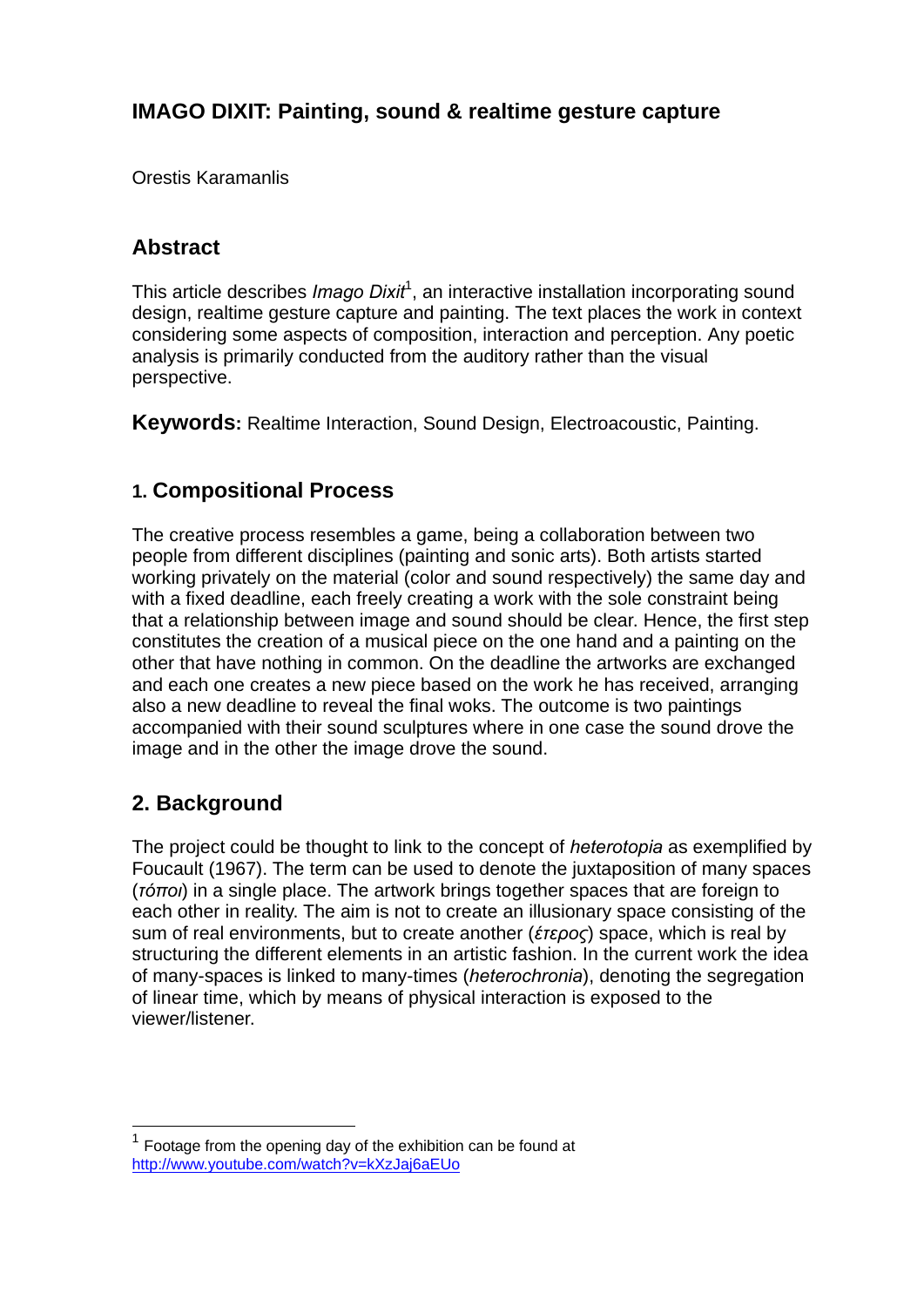# **3. Description**

The title *Imago Dixit* translates from Latin as *The Image Said*. The interaction between image and sound in a physical way is the primary concern of the work. It comprises of two paintings (135 x 18 cm each) suspended on an empty wall. Each painting is equipped with an infrared sensor at the frame's edge which traces movement along the horizontal axis of the painting. The sensors are connected via an Arduino board to a computer running SuperCollider, the output of which is fed to a quadraphonic speaker setup surrounding the audience.

The participants are free to examine the paintings from any distance they think appropriate. Apart from the obvious visual aspect, the artwork has a hidden aural aspect as well. Every painting has a sonic counterpart corresponding to particular drawings. The viewer becomes also a listener by touching the artwork. Any movement made along the horizontal axis, which is closer than 2 cm from the surface of the painting, is traced by the infrared sensors revealing the appropriate sonic entities that match the exact position of the painting(s). There is always a one to one relationship between the visual and its sonic representation and vice versa. That is, for every texture/drawing of each painting exists a hidden soundworld waiting to be discovered by 'tactile' interaction. The artwork is considered unfinished without the contribution of the audience. The design of the system allows the participant to unfold the music at his/her own pace, perhaps discovering elements through sound that the eye overlooked.



Figure 1. **Simplified schematics | Imago Dixit Image ©** Orestis Karamanlis

# **4. Interactivity**

There is plenty of literature on human-computer interaction in the field of music, both from the perspective of gestural interfaces, sound generation units and mapping strategies. In the current installation we decided that the system should be responsive enough so that an immediate cause and effect relationship between the performer's actions and the corresponding sonic result is clear, making use of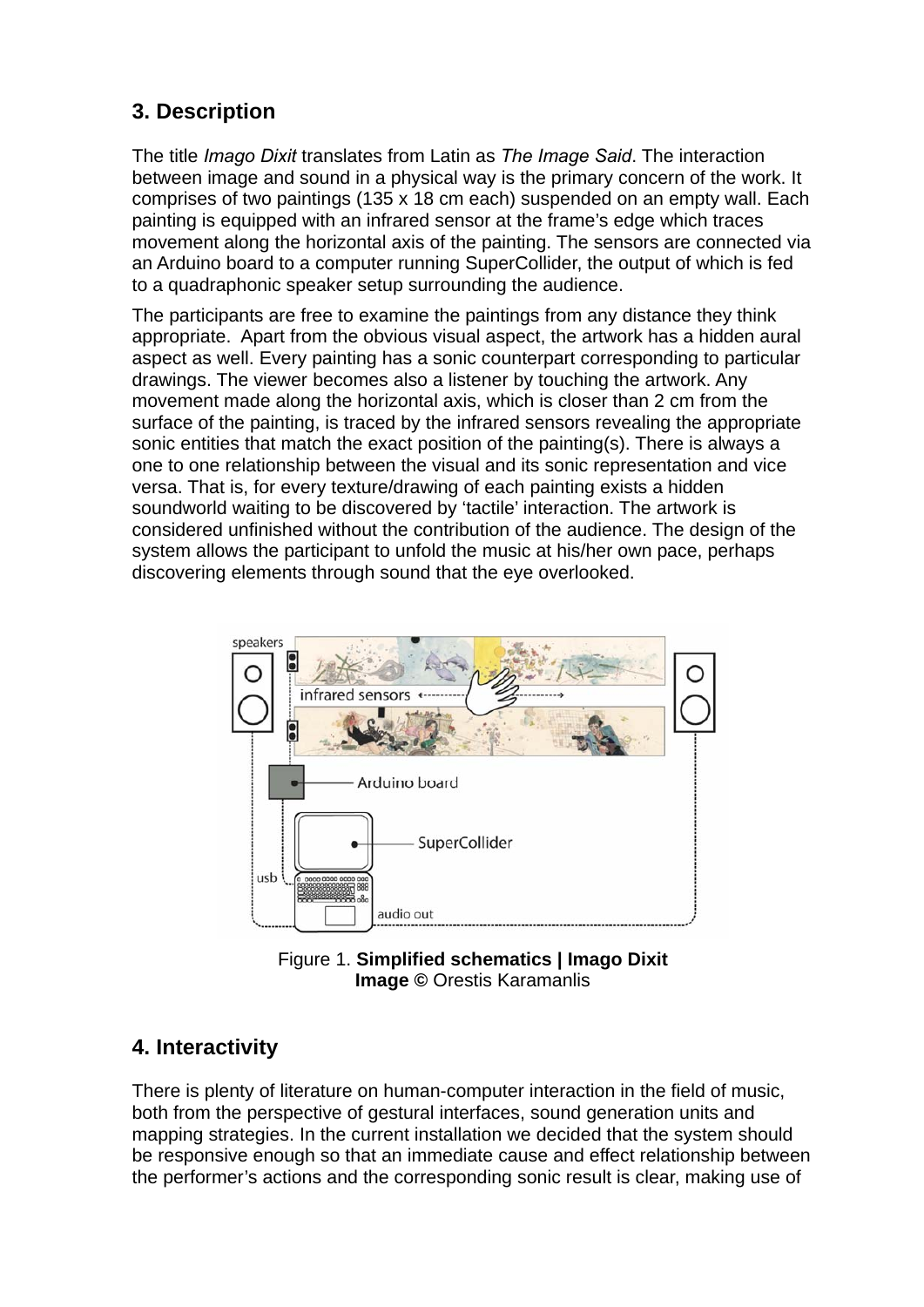a strategy that wouldn't be too complex so as to lose the audience, (Schloss, 2003). Therefore, on the one hand giving the impression that the participant is in command, and on the other, with a thorough sound design beforehand, avoiding the mapping being tedious.

I shall exclusively detail the physical interaction of the participant with the artwork, since the current configuration does not embody any behavior that flows from machine cognition. Technically speaking it is simply a matter of assigning the sensor data to sounds. However, the system should not be confused with a gestural interface and understood as such. In this sense it is not a matter of constructing an expressive instrument in order to make a convincing performance. The work is to be viewed within the context of an interactive environment, where the concern is to provide an additional level of engagement with the paintings as opposed to the traditional 'look but not touch' behavior in a gallery. The actual process of viewing a painting in an exhibition space has a long tradition in the history of western art and inevitably carries a great deal of social conventions. The installation purposely makes use of the traditional medium of the canvas enhancing the visual clues by adding an audio-haptic layer.



Figure 2. **Imago Dixit Image ©** Orestis Karamanlis

The system gives the impression of reacting with touch but in fact it does not. As stated earlier it is only the infrared sensors attached closely on the surface of the paintings that trace movement and trigger the sounds. Since the audience has usually little understanding of the mechanics, the user develops an idiosyncratic way to play with the artwork and react to the sounds. Experience showed that numerous visitors would experiment and try to invent a particular technique to bring about new sonic elements attempting to control the work in an unorthodox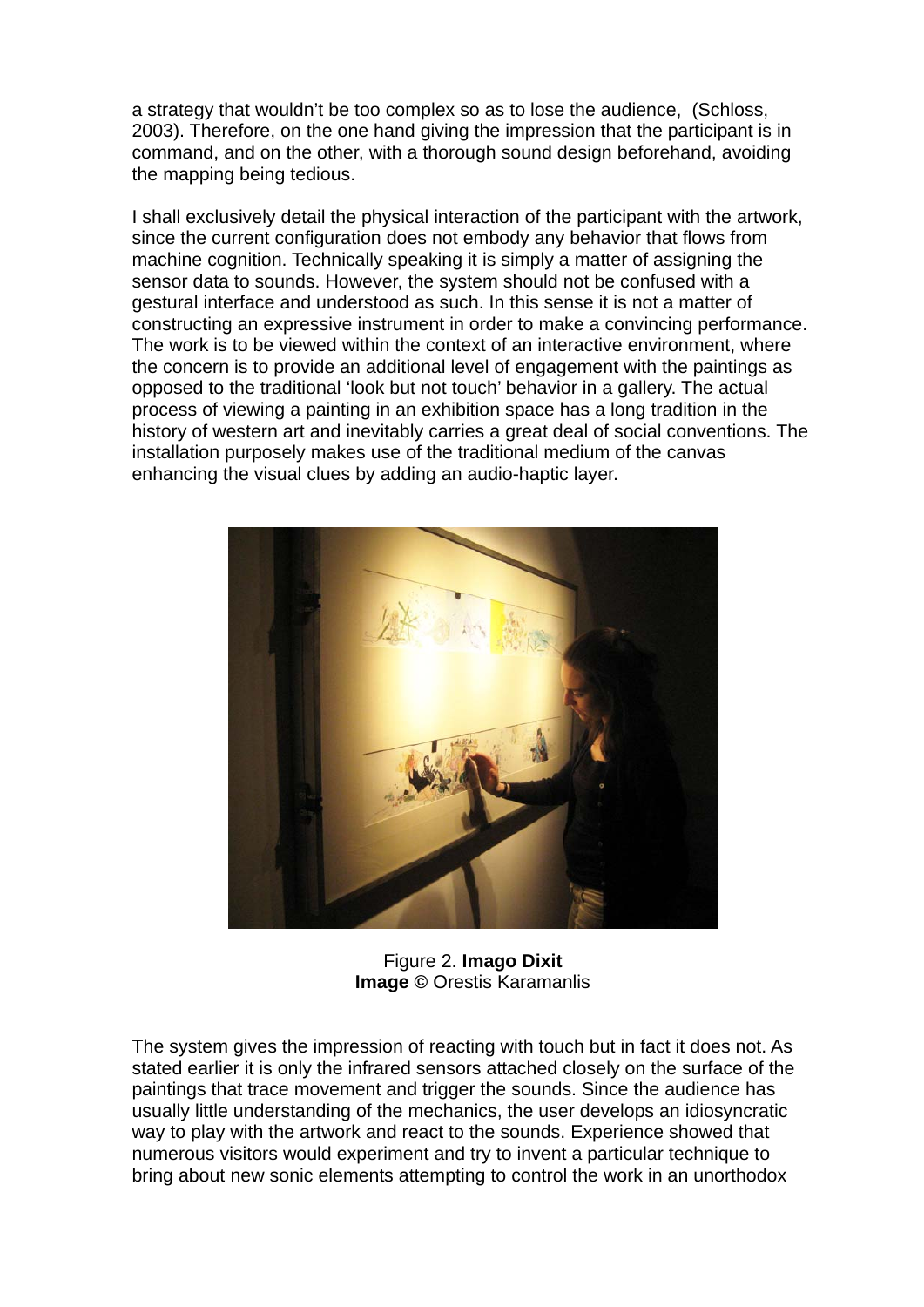way. Many participants had the illusion that the degrees of freedom of the system were more than two, one for each infrared sensor being the true case, meaning that even though the design implements a simple human-computer interaction scheme and a straightforward mapping strategy, the work as a whole hopefully provides an engagement at a higher level than what the available degrees of freedom allow. I find the concept of 'higher-level engagement' by using simple architecture and easily accessible technology tempting, although in order to evaluate the effectiveness of such a design a thorough statistical analysis of the participants' behavior would be needed.

# **5. Designing sound objects: On the verge of acousmatic**

Being a composer of electroacoustic music I cannot resist viewing the sonic material through the lens of the theory of the sound object in the acousmatic fashion. There are though two fundamental differences in the way the current installation contextualises the notion of the sound object:

a. The 1960s period at the Group de Recherches Musicales in France is marked by the concept that sounds can be used with no relation to meaning This attitude had an impact on the theory of listening as well, where the audience should listen to the sounds as sounds and try to enjoy their morpho-typological properties than assigning extra musical significance that could pollute the perception (Schaffer, 1966). In the case of *Imago Dixit* even if the true source of the sounds is hidden, 'cause and effect' relations develop between the participant's gesture and the sonic equivalent and extra musical references spring either from the images or the sounds themselves. While interacting with the artwork the listener relies heavily on vision and he/she is intentionally modifying the soundworld in realtime with his/her actions. It is the drawings on the painting that help the audience to relate the 'sounds to supposed sources and causes, and to relate sounds to each other' appearing to have 'shared or associated origins' (Smalley, 1997).

b. Next, in *Imago Dixit* the listening mode of the audience shares some properties with the composer's mode. By this I mean that the process of *reduced listening*, the concentrated and repeated listening of a sound over and over again, which is a privilege of the electroacoustic composer when building a musical piece, is also available to the audience. A static touch on a particular point on the painting will only trigger the specific sound objects and will continue doing so until there is a change in the user's action. In the same way that the timbral qualities of a particular sound can be revealed to the composer through concentrated listening, the audience has equally the ability to dive into the process of microscopic listening/seeing, since a gradual disposition of the hand will slowly reveal new sonic material accompanied by their drawings. All the same, it should be made clear that this investigative process of playing with the artwork does not require from the participant to concentrate on the morphological qualities of the sounds but only enjoy the interplay.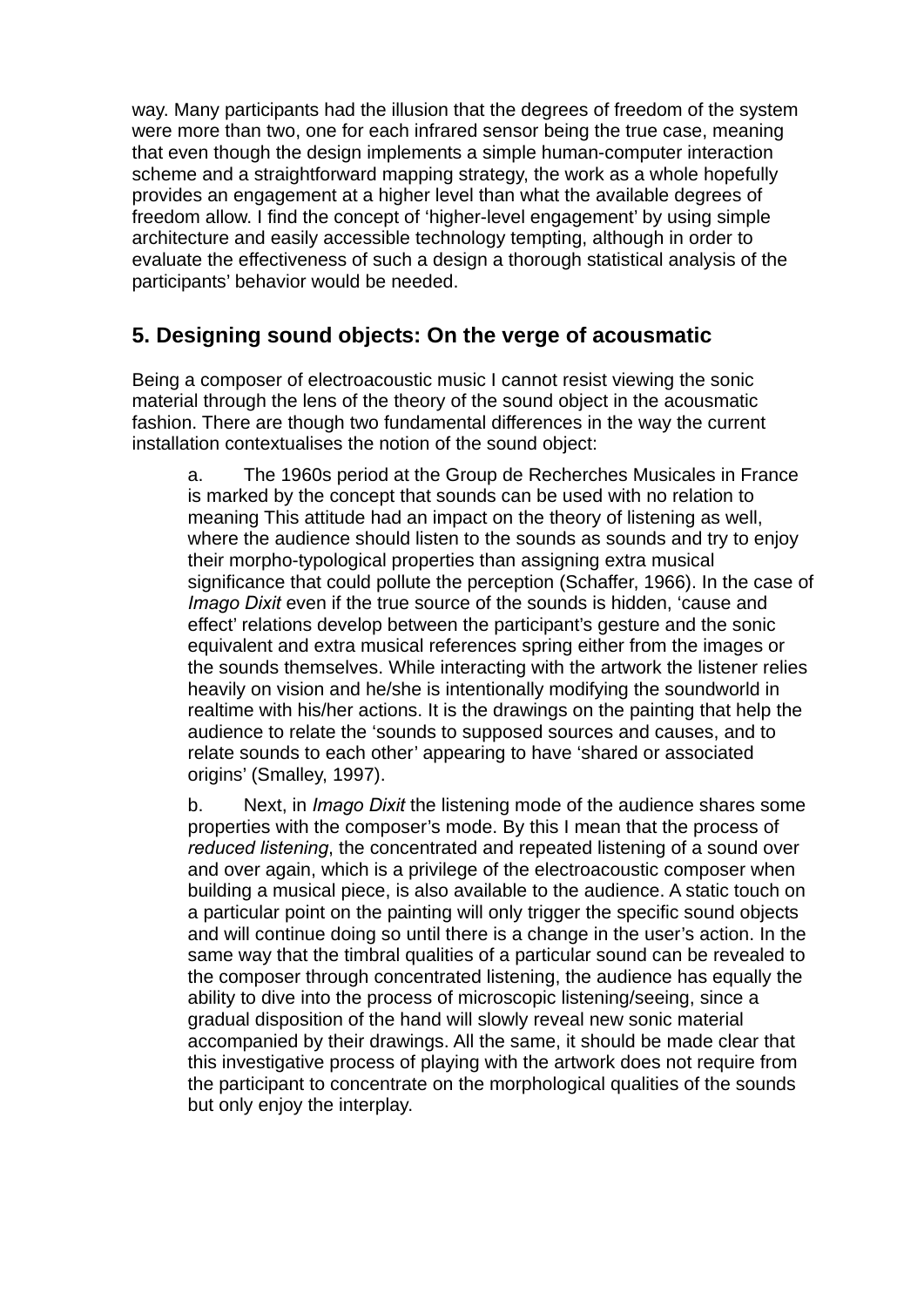With regard to the notion of musical narrative it has been recognised that 'hearing on the level of the object cannot be the same as hearing on the level of the work' (Natttiez, 1990). The sounds reflecting the drawings on the paintings in many cases resist segmentation and their perception depends on the energetic shape of the performer's action through time. But within the context of the current installation the sounds' temporal evolution dissolves; what is heard 'before' can also be heard 'after'. The manifestation of sounds within time is not a linear process. There is a significant difference between the interactive narrative of the installation and the supposedly linear narrative of a musical piece.

# **6. Drawing and sound**

There are a few things taken into account prior to the compositional process that deal with the relation between sound and image specifically from the sonic perspective. These issues can be summed up as follows:

- i. Classification of figures/shapes and sounds and their relationship.
- ii. Developing a dialogue. Sound driving image versus image driving
- iii. sound.
- iv. Notions of proximity, polyphony, transformation, growth and expectation.
- v. Representation of 'unknown sounds' and vice versa representation of 'unknown drawings'. Influencing the audience's perception about the quality of the sound objects and drawings.

Here I am more interested in polyphony and transformation; i.e. how can multiple shapes on the canvas be represented at a given time and how can their evolution on the painting have a meaningful sonic counterpart. A painter has the ability to draw objects on a 2-dimensional terrain. A composer can regard the horizontal axis of a painting as time, which is the most obvious case, and the vertical as pitch. Still, there is simply not enough spectral space for everything if someone is indeed interested in representing multiple objects and developing simultaneous processes. Additionally, there is probably little value if the painting simply functions as a spectrogram of the music. In the current installation the sonic counterpart primarily comments on the most important elements of the painting, either being discrete objects or more abstract textures, while the temporal boundaries of the sounds are determined by the spatial boundaries of the drawings. The pitch boundaries of the sounds are arbitrary and depend on the amount of 'polyphony' on the vertical axis of the painting. By adopting the convention that the total length of the painting in centimeters is equivalent to the total duration of the sounds in seconds (135cm + 107.5sec), the sounds corresponding to an image should last for the 'duration' of the image. The overall form of the painting is broken down into groups of textures that blend together while the participant scrubs through the sound sculpture.

The viewer/listener needs to be able to find similarities on the actual drawings in order to establish a link between the visual and the auditory. Experience showed that no matter how strange and alien to reality the musical material was, the audience was still able to engage and enjoy the interplay between the music and the images, probably considering the whole process as a game. From this it